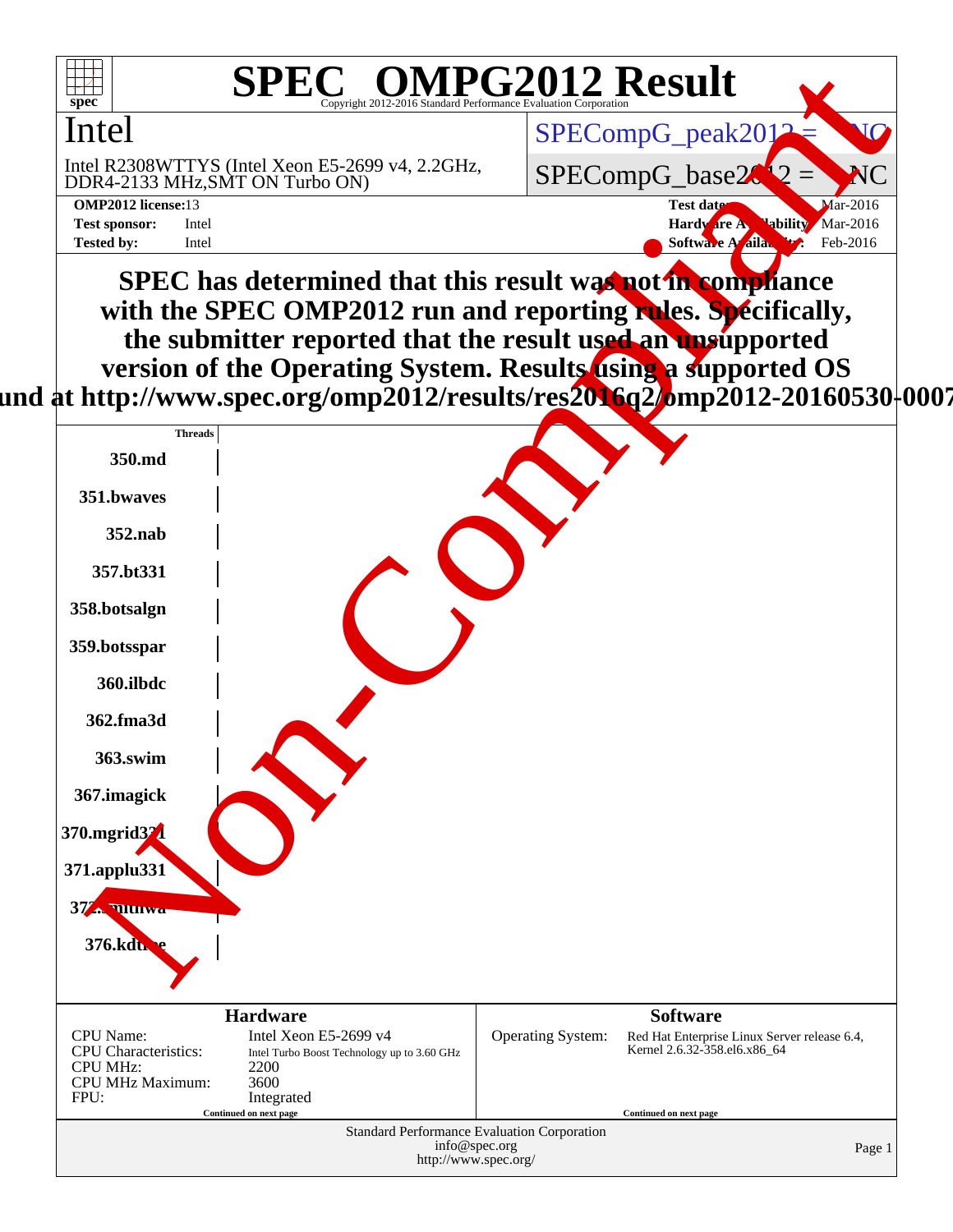

# **SPEC OMPG2012 Result**

### Intel

**SPEC has determined that this result was not in compliance with the SPEC OMP2012 run and reporting rules. Specifically, the submitter reported that the result used an unsupported version of the Operating System. Results using a supported OS** und at http://www.spec.org/omp2012/results/res**2016q2/o**mp2012-20160530<sup>|</sup>0007

| $CPU(s)$ enabled:<br>$CPU(s)$ orderable:<br>Primary Cache:<br>Secondary Cache:<br>L3 Cache:<br>Other Cache:<br>Memory: | 44 cores, 2 chips, 22 cores/chip, 2 threads/core<br>1.2 Chips<br>$32$ KB I + 32 KB D on chip per core<br>256 KB I+D on chip per core<br>55 MB I+D on chip per chip<br>None<br>128 GB (8 x 16 GB 2Rx4 PC4-2400U-R, running a<br>2133Mhz | Compil $r$ :<br>Paralleh<br><b>ABA</b><br><b>File</b><br>$\mathsf{term}$ :<br>vstem<br>$\chi$ e:<br>Pointers: | Fortran: Version 14.0.4.211 of Intel<br>UN.<br>Comp er XE for Linux Build 20140805<br>$C/C+\sqrt{F}$ Fortran: Version 16.0.2.181 of Intel<br>Composer XE for Linux Build 20160204<br>No.<br>Linux ext3<br>Default<br>64-bit |
|------------------------------------------------------------------------------------------------------------------------|----------------------------------------------------------------------------------------------------------------------------------------------------------------------------------------------------------------------------------------|---------------------------------------------------------------------------------------------------------------|-----------------------------------------------------------------------------------------------------------------------------------------------------------------------------------------------------------------------------|
| Disk Subsystem:<br>Other Hardware:<br>Base Threads Run:<br>Minimum Peak Threads:                                       | NFS via 10GBPS Ethernet<br>88<br>44                                                                                                                                                                                                    | Pea<br>Pointers:<br>Other Software:                                                                           | 64-bit<br>None                                                                                                                                                                                                              |
| <b>Maximum Peak Threads:</b>                                                                                           | 88                                                                                                                                                                                                                                     |                                                                                                               |                                                                                                                                                                                                                             |

#### **Results Table**

| spec®                                                                                                                      |                                                                                     |                                                                                                          |                         |                                                                                |                |                      |                                 |                                  | SPECOMPG2012 Result |                       |                                                                                      |                               |                             |                    |
|----------------------------------------------------------------------------------------------------------------------------|-------------------------------------------------------------------------------------|----------------------------------------------------------------------------------------------------------|-------------------------|--------------------------------------------------------------------------------|----------------|----------------------|---------------------------------|----------------------------------|---------------------|-----------------------|--------------------------------------------------------------------------------------|-------------------------------|-----------------------------|--------------------|
| Intel                                                                                                                      |                                                                                     |                                                                                                          |                         |                                                                                |                |                      |                                 |                                  |                     |                       |                                                                                      |                               |                             | IC.                |
|                                                                                                                            |                                                                                     |                                                                                                          |                         |                                                                                |                | SPECompG_peak2012    |                                 |                                  |                     |                       |                                                                                      |                               |                             |                    |
|                                                                                                                            | Intel R2308WTTYS (Intel Xeon E5-2699 v4, 2.2GHz,<br>DDR4-2133 MHz, SMT ON Turbo ON) |                                                                                                          |                         |                                                                                |                |                      | SPECompG_base20<br>$\mathbf{M}$ |                                  |                     |                       |                                                                                      |                               |                             |                    |
| <b>OMP2012 license:13</b>                                                                                                  |                                                                                     |                                                                                                          |                         |                                                                                |                |                      |                                 |                                  |                     |                       | Test date:                                                                           |                               |                             | <b>Mar-2016</b>    |
| <b>Test sponsor:</b>                                                                                                       |                                                                                     | Intel                                                                                                    |                         |                                                                                |                |                      |                                 |                                  |                     |                       | Hardware A.                                                                          |                               | <b>Nar-2016</b>             | Feb-2016           |
| <b>Tested by:</b>                                                                                                          |                                                                                     | Intel                                                                                                    |                         |                                                                                |                |                      |                                 |                                  |                     |                       | <b>Softwa</b>                                                                        | A aila                        |                             |                    |
|                                                                                                                            |                                                                                     |                                                                                                          |                         |                                                                                |                |                      |                                 |                                  |                     |                       |                                                                                      |                               |                             |                    |
| SPEC has determined that this result was not in compliance<br>with the SPEC OMP2012 run and reporting rules. Specifically, |                                                                                     |                                                                                                          |                         |                                                                                |                |                      |                                 |                                  |                     |                       |                                                                                      |                               |                             |                    |
| the submitter reported that the result used an unsupported                                                                 |                                                                                     |                                                                                                          |                         |                                                                                |                |                      |                                 |                                  |                     |                       |                                                                                      |                               |                             |                    |
|                                                                                                                            |                                                                                     |                                                                                                          |                         |                                                                                |                |                      |                                 |                                  |                     |                       |                                                                                      |                               |                             |                    |
|                                                                                                                            |                                                                                     | version of the Operating System. Results using a supported OS                                            |                         |                                                                                |                |                      |                                 |                                  |                     |                       |                                                                                      |                               |                             |                    |
| at http://www.spec.org/omp2012/results/res2 <mark>016</mark> q2/omp2012-20160530 ·0                                        |                                                                                     |                                                                                                          |                         |                                                                                |                |                      |                                 |                                  |                     |                       |                                                                                      |                               |                             |                    |
| $CPU(s)$ enabled:                                                                                                          |                                                                                     |                                                                                                          |                         | 44 cores, 2 chips, 22 cores/chip, 2 threads/core                               |                |                      |                                 | Compil $r$ :                     |                     |                       | Fortran: Version 14.0.4.211 of Intel                                                 |                               |                             |                    |
| $CPU(s)$ orderable:                                                                                                        |                                                                                     |                                                                                                          | 1,2 Chips               |                                                                                |                |                      |                                 |                                  |                     |                       | Comp er XE for Linux Build 20140805                                                  |                               |                             |                    |
| Primary Cache:<br>Secondary Cache:                                                                                         |                                                                                     |                                                                                                          |                         | 32 KB $\overline{I}$ + 32 KB D on chip per core<br>256 KB I+D on chip per core |                |                      |                                 |                                  |                     |                       | $C/C +$ Fortran: Version 16.0.2.181 of Intel<br>Composer XE for Linux Build 20160204 |                               |                             |                    |
| L3 Cache:                                                                                                                  |                                                                                     |                                                                                                          |                         | 55 MB I+D on chip per chip                                                     |                |                      |                                 | Parallen                         |                     | No                    |                                                                                      |                               |                             |                    |
| Other Cache:                                                                                                               |                                                                                     |                                                                                                          | None                    |                                                                                |                |                      | File                            | <b>tem:</b><br>te:<br>vstem      |                     | Linux ext3<br>Default |                                                                                      |                               |                             |                    |
| Memory:                                                                                                                    |                                                                                     |                                                                                                          | 2133Mhz)                | 128 GB (8 x 16 GB 2Rx4 PC4-2400U-R, running a                                  |                |                      | Ь.                              | Pointers:                        |                     | 64-bit                |                                                                                      |                               |                             |                    |
| Disk Subsystem:<br>Other Hardware:                                                                                         |                                                                                     |                                                                                                          |                         | NFS via 10GBPS Ethinnet                                                        |                |                      |                                 | Pea Pointers:<br>Oth r Software: |                     | 64-bit<br>None        |                                                                                      |                               |                             |                    |
| <b>Base Threads Run:</b>                                                                                                   |                                                                                     |                                                                                                          | 88                      |                                                                                |                |                      |                                 |                                  |                     |                       |                                                                                      |                               |                             |                    |
| Minimum Peak Threads:<br><b>Maximum Peak Threads:</b>                                                                      |                                                                                     |                                                                                                          | 44<br>88                |                                                                                |                |                      |                                 |                                  |                     |                       |                                                                                      |                               |                             |                    |
|                                                                                                                            |                                                                                     |                                                                                                          |                         |                                                                                |                |                      |                                 |                                  |                     |                       |                                                                                      |                               |                             |                    |
|                                                                                                                            |                                                                                     |                                                                                                          |                         |                                                                                |                | <b>Residts Table</b> |                                 |                                  |                     |                       |                                                                                      |                               |                             |                    |
|                                                                                                                            |                                                                                     |                                                                                                          |                         | <b>Base</b>                                                                    |                |                      |                                 |                                  |                     |                       | <b>Peak</b>                                                                          |                               |                             |                    |
| <b>Benchmark</b><br>350.md                                                                                                 | 88                                                                                  | Threads Seconds<br>NC                                                                                    | Ratio<br><b>NC</b>      | Seconds                                                                        | Ratio<br>NC    | <b>Seconds</b><br>NC | Ratio<br>NC                     | <b>Threads Seconds</b><br>88     | NC                  | <b>Ratio</b><br>NC    | <b>Seconds</b><br><b>NC</b>                                                          | <b>Ratio</b><br><sub>NC</sub> | <b>Seconds</b><br><b>NC</b> | <b>Ratio</b><br>NC |
| 351.bwaves                                                                                                                 | 88                                                                                  | NC                                                                                                       | AC                      | N <sub>C</sub>                                                                 | NC             | NC                   | NC                              | 44                               | NC                  | NC                    | <b>NC</b>                                                                            | N <sub>C</sub>                | NC                          | N <sub>C</sub>     |
| $352$ .nab                                                                                                                 | $88\,$                                                                              | ${\rm NC}$                                                                                               | <b>NC</b>               |                                                                                | <b>NC</b>      | NC                   | <b>NC</b>                       | 88                               | <b>NC</b>           | N <sub>C</sub>        | <b>NC</b>                                                                            | <b>NC</b>                     | N <sub>C</sub>              | N <sub>C</sub>     |
| 357.bt331                                                                                                                  | 88                                                                                  | <b>NC</b>                                                                                                | $\blacktriangle$<br>N   | $\overline{\text{NC}}$                                                         | N <sub>C</sub> | NC                   | <b>NC</b>                       | 88                               | <b>NC</b>           | <b>NC</b>             | <b>NC</b>                                                                            | <b>NC</b>                     | <b>NC</b>                   | NC                 |
| 358.botsalgn                                                                                                               | 88                                                                                  | <b>NC</b>                                                                                                | NC                      | N <sub>C</sub>                                                                 | NC             | NC                   | N <sub>C</sub>                  | 88                               | <b>NC</b>           | <b>NC</b>             | <b>NC</b>                                                                            | <b>NC</b>                     | <b>NC</b>                   | NC                 |
| 359.botsspar                                                                                                               | $88\,$                                                                              | <b>NC</b>                                                                                                | $\overline{\mathsf{C}}$ | N <sub>C</sub>                                                                 | NC             | <b>NC</b>            | N <sub>C</sub>                  | 44                               | <b>NC</b>           | <b>NC</b>             | <b>NC</b>                                                                            | <b>NC</b>                     | <b>NC</b>                   | NC                 |
| 360.ilbdc                                                                                                                  | 88                                                                                  |                                                                                                          | <b>AC</b>               | <b>NC</b>                                                                      | NC             | NC                   | <b>NC</b>                       | 88                               | <b>NC</b>           | <b>NC</b>             | <b>NC</b>                                                                            | <b>NC</b>                     | <b>NC</b>                   | NC                 |
| 362.fma3d                                                                                                                  | 88                                                                                  | N <sub>C</sub>                                                                                           | <b>NC</b>               | N <sub>C</sub>                                                                 | NC             | <b>NC</b>            | <b>NC</b>                       | 88                               | <b>NC</b>           | <b>NC</b>             | <b>NC</b>                                                                            | <b>NC</b>                     | <b>NC</b>                   | NC                 |
| 363.s                                                                                                                      |                                                                                     | NC                                                                                                       | <b>NC</b>               | N <sub>C</sub>                                                                 | NC             | NC                   | N <sub>C</sub>                  | 44                               | <b>NC</b>           | <b>NC</b>             | <b>NC</b>                                                                            | <b>NC</b>                     | <b>NC</b>                   | NC                 |
| 367.imagick                                                                                                                | $88\,$                                                                              | NC                                                                                                       | NC                      | N <sub>C</sub>                                                                 | NC             | NC                   | N <sub>C</sub>                  | 88                               | <b>NC</b>           | <b>NC</b>             | <b>NC</b>                                                                            | <b>NC</b>                     | <b>NC</b>                   | NC                 |
| 370.mgrid331                                                                                                               | 88                                                                                  | N <sub>C</sub>                                                                                           | <b>NC</b>               | N <sub>C</sub>                                                                 | NC             | <b>NC</b>            | N <sub>C</sub>                  | 44                               | <b>NC</b>           | <b>NC</b>             | <b>NC</b>                                                                            | <b>NC</b>                     | <b>NC</b>                   | NC                 |
| 371.applu331                                                                                                               | $\mathcal{S}_{\mathcal{S}}$                                                         | <b>NC</b>                                                                                                | <b>NC</b>               | N <sub>C</sub>                                                                 | NC             | <b>NC</b>            | <b>NC</b>                       | 88                               | <b>NC</b>           | <b>NC</b>             | <b>NC</b>                                                                            | <b>NC</b>                     | <b>NC</b>                   | NC                 |
| 372.smithwa                                                                                                                | 88                                                                                  | N <sub>C</sub>                                                                                           | N <sub>C</sub>          | NC                                                                             | N <sub>C</sub> | NC                   | N <sub>C</sub>                  | 44                               | <b>NC</b>           | <b>NC</b>             | <b>NC</b>                                                                            | <b>NC</b>                     | <b>NC</b>                   | NC                 |
| 376.kdtree                                                                                                                 | 88                                                                                  | <b>NC</b>                                                                                                | N <sub>C</sub>          | NC                                                                             | N <sub>C</sub> | NC                   | <b>NC</b>                       | 88                               | <b>NC</b>           | <b>NC</b>             | NC                                                                                   | <b>NC</b>                     | <b>NC</b>                   | <b>NC</b>          |
|                                                                                                                            |                                                                                     | Results appear in the order in which they were run. Bold underlined text indicates a median measurement. |                         |                                                                                |                |                      |                                 |                                  |                     |                       |                                                                                      |                               |                             |                    |

Standard Performance Evaluation Corporation [info@spec.org](mailto:info@spec.org) <http://www.spec.org/>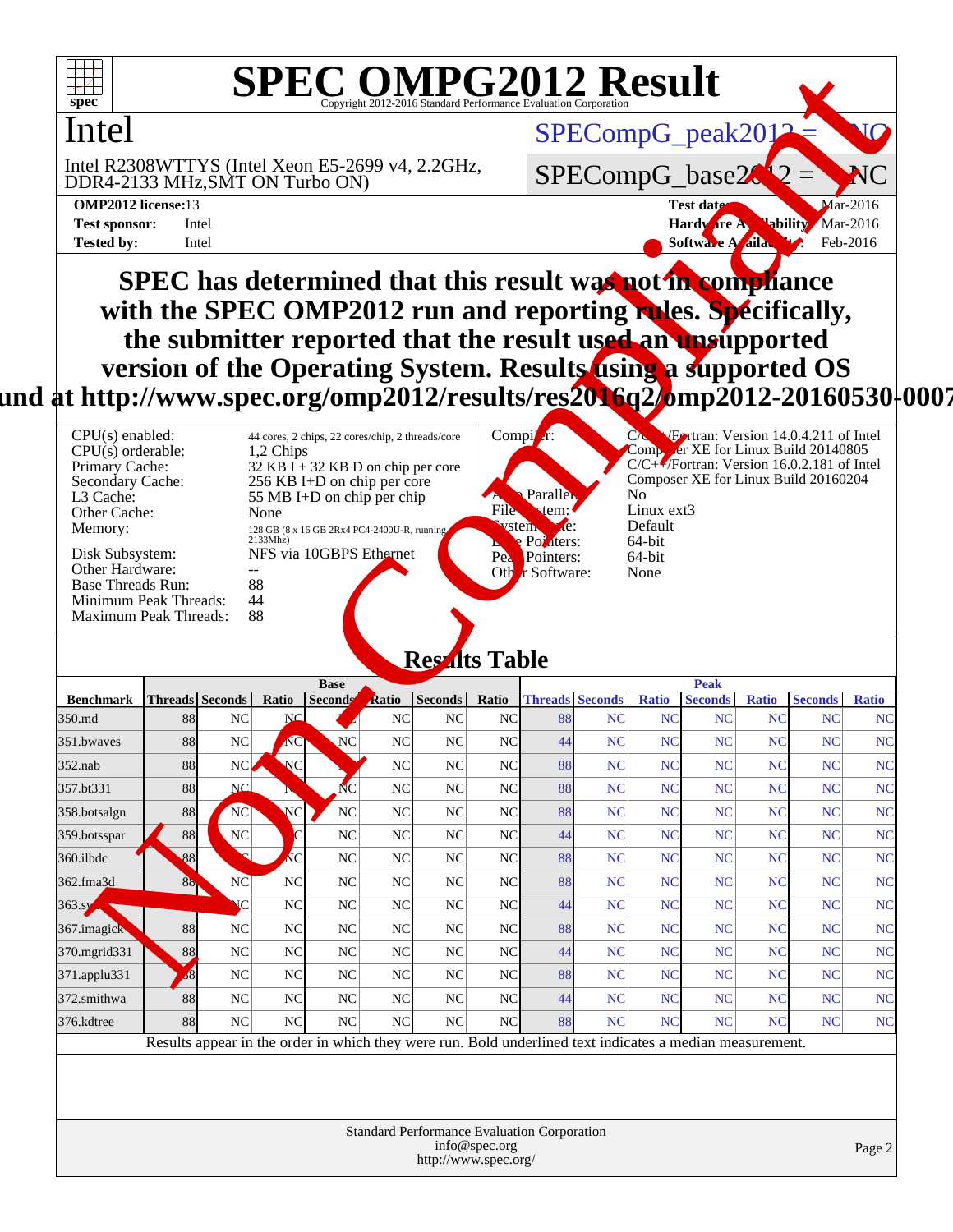

#### **SPEC OMPG2012 Result** Copyright 2012-2016 Standard Performance Evaluation

### Intel

DDR4-2133 MHz,SMT ON Turbo ON) Intel R2308WTTYS (Intel Xeon E5-2699 v4, 2.2GHz,

SPECompG\_base2

SPECompG\_peak2012

**[OMP2012 license:](http://www.spec.org/auto/omp2012/Docs/result-fields.html#OMP2012license)13 Test date:** Mar-2016 **[Test sponsor:](http://www.spec.org/auto/omp2012/Docs/result-fields.html#Testsponsor)** Intel **Hardware Availability** Mar-2016 **[Tested by:](http://www.spec.org/auto/omp2012/Docs/result-fields.html#Testedby)** Intel **[Software Availability:](http://www.spec.org/auto/omp2012/Docs/result-fields.html#SoftwareAvailability)** Feb-2016

SPEC OMPG2012 Result<br>
SPEC OMPG2012 Result<br>
SPEC [om](http://www.spec.org/auto/omp2012/Docs/result-fields.html#PlatformNotes)pG\_pe[a](http://www.spec.org/auto/omp2012/Docs/result-fields.html#Testdate)k2012<br>
OR 4.13 Mills SHT (No Tubo ON) +1.20 Clic.<br>
SPEC mpG\_base20<br>
SPEC has determined that this result was not mompdance<br>
with the SPEC OMP2012 run and reporting **SPEC has determined that this result was not in compliance with the SPEC OMP2012 run and reporting rules. Specifically, the submitter reported that the result used an unsupported version of the Operating System. Results using a supported OS** und at http://www.spec.org/omp2012/results/res**2016q2/o**mp2012-20160530<sup>|</sup>0007

#### **Submit No**

The config file option 'submit' was used.

#### Platform No.

Sysinfo program /root/pshelepu/SpecOMP/Docs/sysinfo \$Rev: 395 \$ \$Date:: 2012-07-25  $\%$  8f  $\sqrt{0}$ fe9e1 c658963a1e67685e50647 running on bdw-ep2 Tue Mar 15 05:38:45 2016

This section contains SUT System Under Test) info as seen by some common utilities. To remove or add to this section, see: http://www.spec.org/omp2012/Docs/contig.html#sysinfo

 From /proc/cpuinfo model name : Intel(R) Xeon(R) CPU E5-2699 v4 @ 2.20GHz 2 "physical id"s  $(\text{chi}_s)$ 88 "processors"<br>cores, siblings tion: counting these is hw and system dependent. The

following excerpts  $f(x) = \frac{1}{x} \int_{-\infty}^{\infty} f(x) \, dx$  /proc/cpuinfo might not be reliable. Use with caution.)  $cpu$  cores  $:$ siblings 44

physic<sup>21</sup> 0: pres 0 1 2 3 4 5 8 9 10 11 12 16 17 18 19 20 21 24 25 26 27 physical 1: c<mark>o</mark>res 0 1 2 3 4 5 8 9 10 11 12 16 17 18 19 20 21 24 25 26 27

**From Property**<br>MemTotal: 132020108 kB vgePages\_Total: 0 Hugepagesize: 2048 kB

cache ize : 56320 KB

28

28

/usr/bir/lsb\_release -d Red Hat Enterprise Linux Server release 6.4 (Santiago)

 From /etc/\*release\* /etc/\*version\* redhat-release: Red Hat Enterprise Linux Server release 6.4 (Santiago) system-release: Red Hat Enterprise Linux Server release 6.4 (Santiago) system-release-cpe: cpe:/o:redhat:enterprise\_linux:6server:ga:server

Continued on next page

| <b>Standard Performance Evaluation Corporation</b> |
|----------------------------------------------------|
| info@spec.org                                      |
| http://www.spec.org/                               |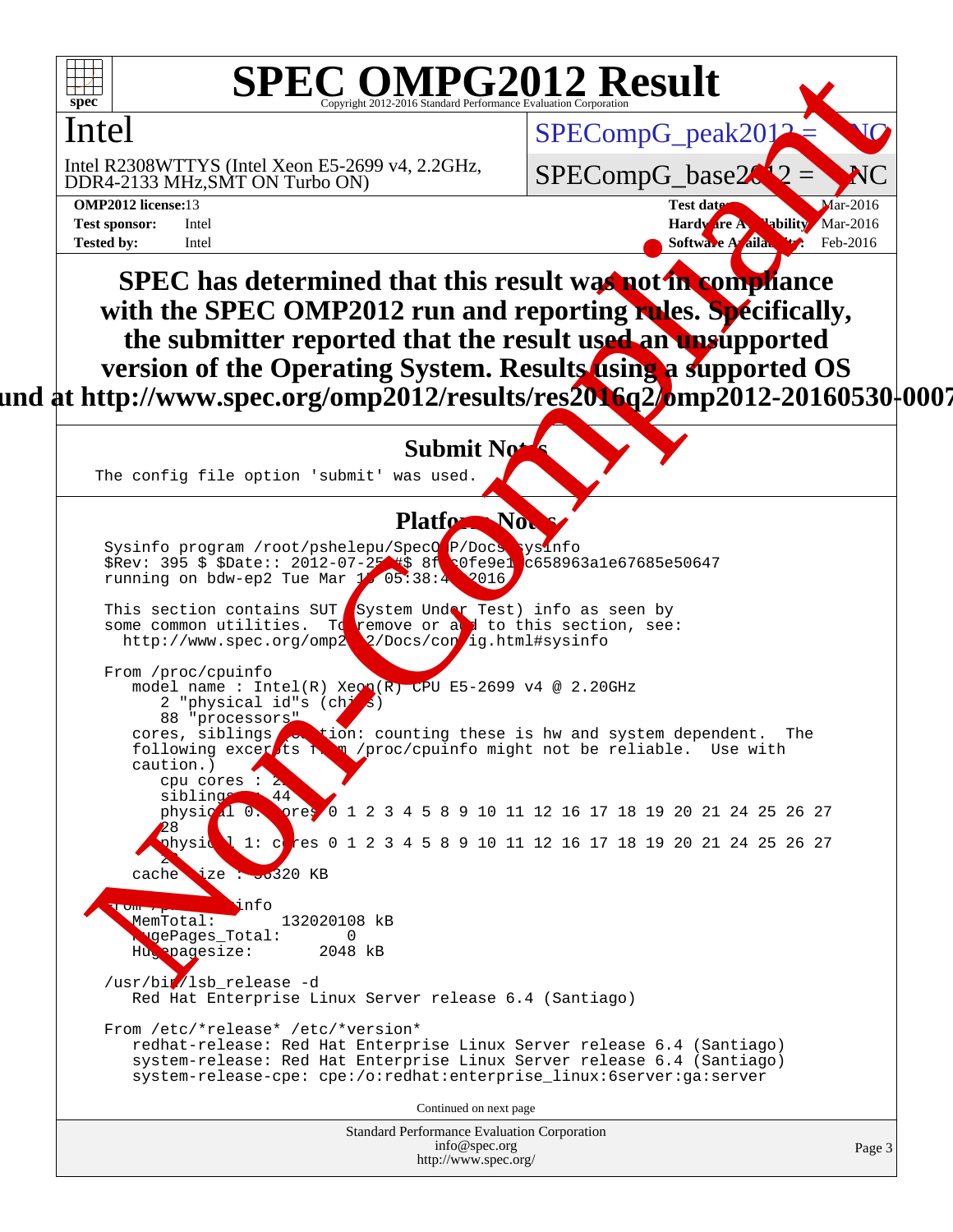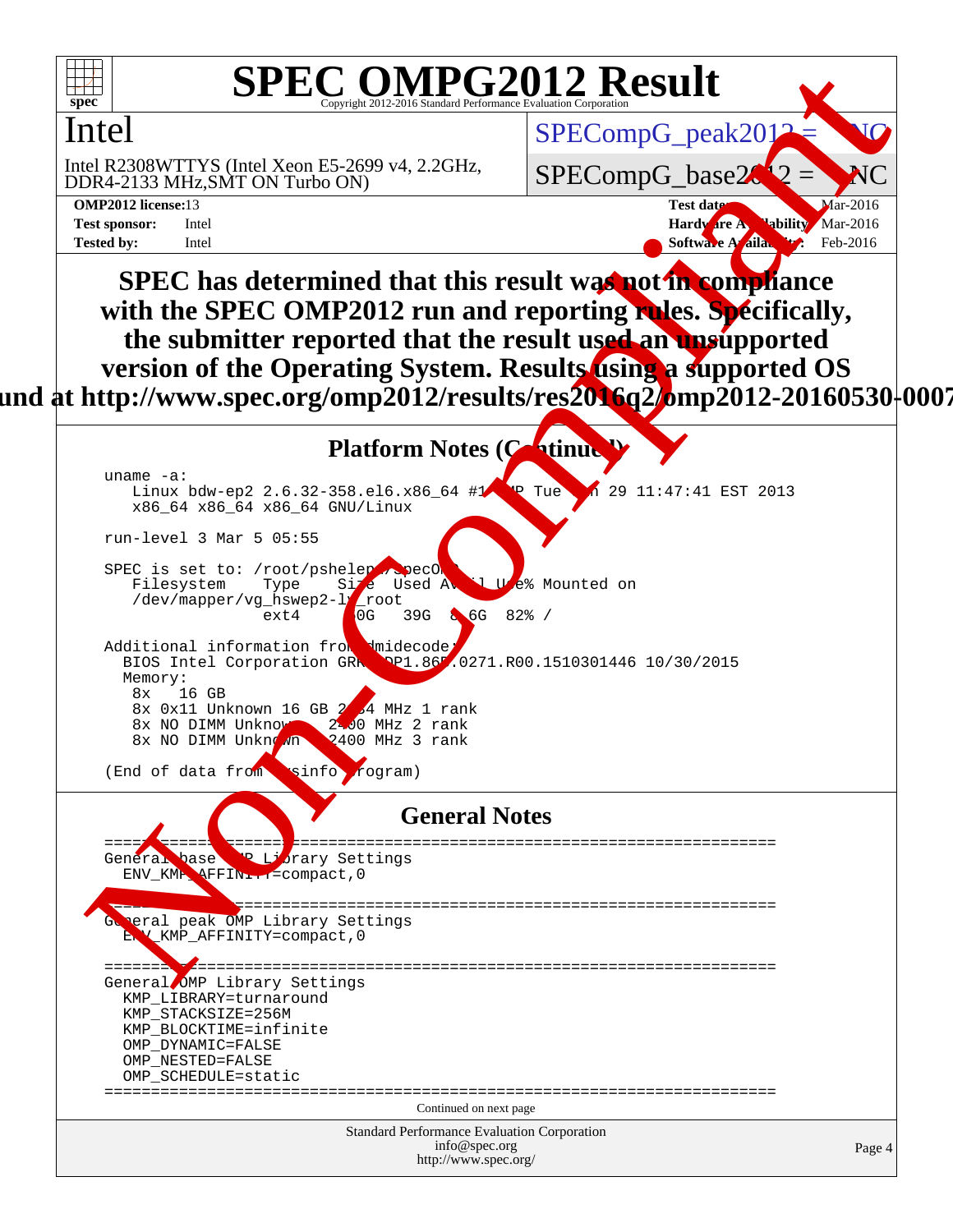

#### **SPEC OMPG2012 Result** Copyright 2012

### Intel

DDR4-2133 MHz,SMT ON Turbo ON) Intel R2308WTTYS (Intel Xeon E5-2699 v4, 2.2GHz,

SPECompG\_base2

SPECompG\_peak2012

**[OMP2012 license:](http://www.spec.org/auto/omp2012/Docs/result-fields.html#OMP2012license)13 Test date:** Mar-2016 **[Test sponsor:](http://www.spec.org/auto/omp2012/Docs/result-fields.html#Testsponsor)** Intel **Hardware Availability** Mar-2016 **[Tested by:](http://www.spec.org/auto/omp2012/Docs/result-fields.html#Testedby)** Intel **[Software Availability:](http://www.spec.org/auto/omp2012/Docs/result-fields.html#SoftwareAvailability)** Feb-2016

**SPEC has determined that this result was not in compliance with the SPEC OMP2012 run and reporting rules. Specifically, the submitter reported that the result used an unsupported version of the Operating System. Results using a supported OS** und at http://www.spec.org/omp2012/results/res**2016q2/o**mp2012-20160530<sup>|</sup>0007



Standard Performance Evaluation Corporation [info@spec.org](mailto:info@spec.org) <http://www.spec.org/>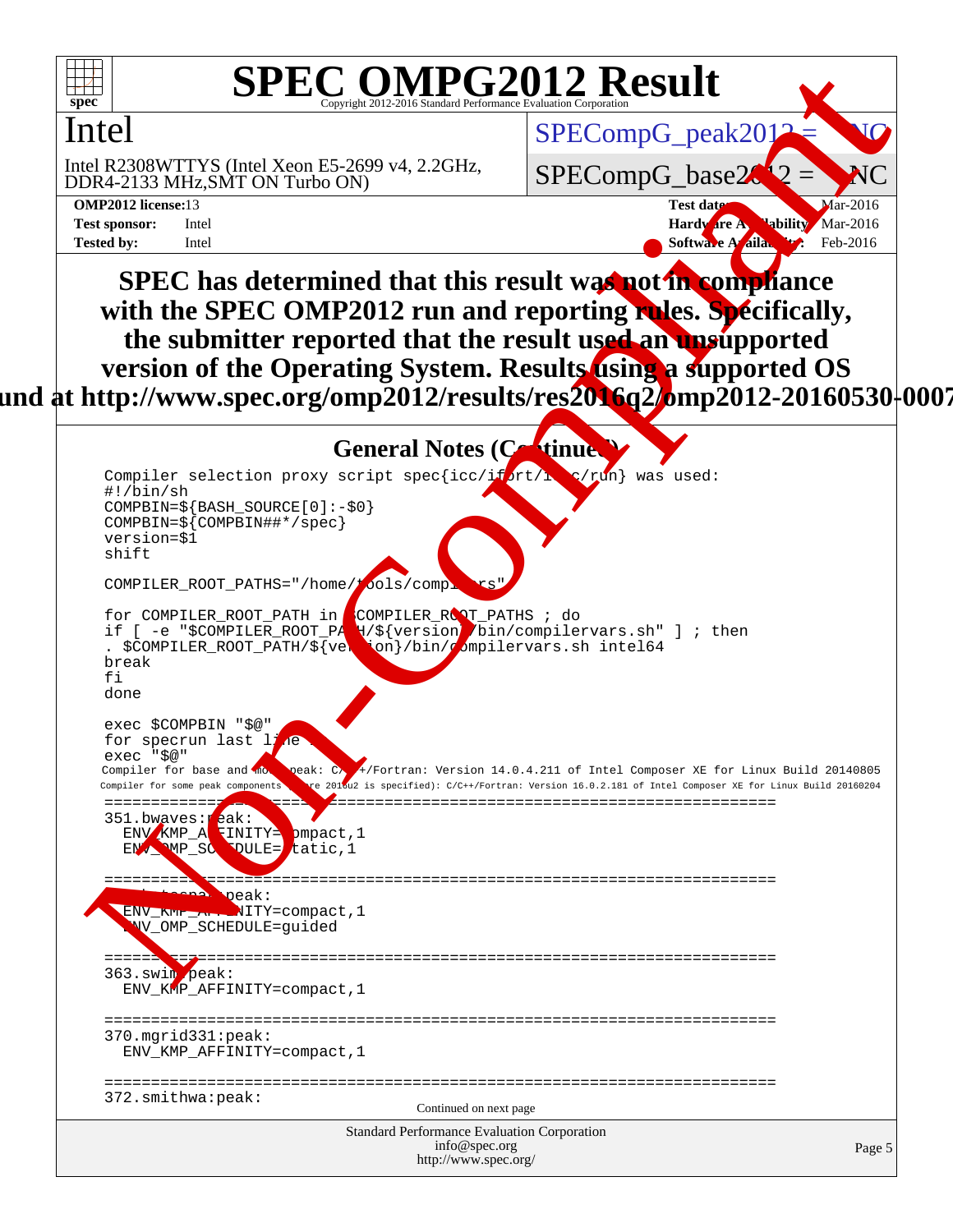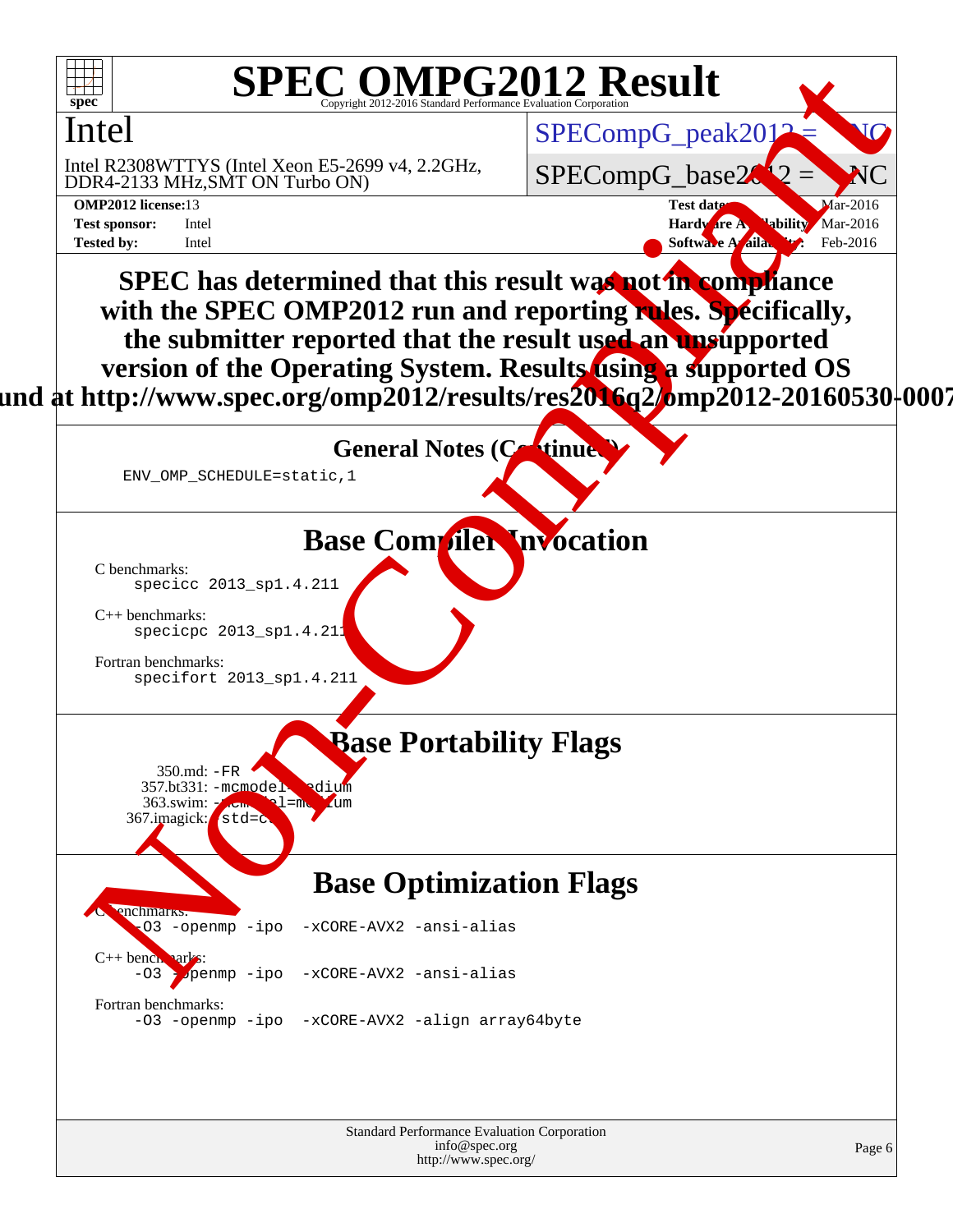

#### **SPEC OMPG2012 Result** Copyright 2012-2016 Standard Performance Evaluation Corporation

### Intel

DDR4-2133 MHz,SMT ON Turbo ON) Intel R2308WTTYS (Intel Xeon E5-2699 v4, 2.2GHz,

SPECompG\_base2

 $SPECompG_ppeak2012$ 

**[OMP2012 license:](http://www.spec.org/auto/omp2012/Docs/result-fields.html#OMP2012license)13 Test date:** Mar-2016 **[Test sponsor:](http://www.spec.org/auto/omp2012/Docs/result-fields.html#Testsponsor)** Intel **Hardware Availability** Mar-2016 **[Tested by:](http://www.spec.org/auto/omp2012/Docs/result-fields.html#Testedby)** Intel **[Software Availability:](http://www.spec.org/auto/omp2012/Docs/result-fields.html#SoftwareAvailability)** Feb-2016

 $\begin{array}{|c|c|c|c|c|}\n\hline & \textbf{SPEC OMPG2012 Result}\\ \hline & \textbf{SPEC OMPG2012 Result}\\ \hline & \textbf{SPECOmpG\_peak2012} & \textbf{SPECOmpG\_peak2012} & \textbf{SPECOmpG\_peak2012} & \textbf{NGC}\\ \hline & \textbf{SPECOmpG\_base20} & \textbf{SPECOmpG\_base20} & \textbf{NGC}\\ \hline & \textbf{SPEC} & \textbf{SPEC} & \textbf{SPECOmpG\_base20} & \textbf{NGC}\\ \hline & \textbf{SPEC} & \textbf{SME} &$  $\begin{array}{|c|c|c|c|c|}\n\hline & \textbf{SPEC OMPG2012 Result}\\ \hline & \textbf{SPEC OMPG2012 Result}\\ \hline & \textbf{SPECOmpG\_peak2012} & \textbf{SPECOmpG\_peak2012} & \textbf{SPECOmpG\_peak2012} & \textbf{NGC}\\ \hline & \textbf{SPECOmpG\_base20} & \textbf{SPECOmpG\_base20} & \textbf{NGC}\\ \hline & \textbf{SPEC} & \textbf{SPEC} & \textbf{SPECOmpG\_base20} & \textbf{NGC}\\ \hline & \textbf{SPEC} & \textbf{SME} &$  $\begin{array}{|c|c|c|c|c|}\n\hline & \textbf{SPEC OMPG2012 Result}\\ \hline & \textbf{SPEC OMPG2012 Result}\\ \hline & \textbf{SPECOmpG\_peak2012} & \textbf{SPECOmpG\_peak2012} & \textbf{SPECOmpG\_peak2012} & \textbf{NGC}\\ \hline & \textbf{SPECOmpG\_base20} & \textbf{SPECOmpG\_base20} & \textbf{NGC}\\ \hline & \textbf{SPEC} & \textbf{SPEC} & \textbf{SPECOmpG\_base20} & \textbf{NGC}\\ \hline & \textbf{SPEC} & \textbf{SME} &$  $\begin{array}{|c|c|c|c|c|}\n\hline & \textbf{SPEC OMPG2012 Result}\\ \hline & \textbf{SPEC OMPG2012 Result}\\ \hline & \textbf{SPECOmpG\_peak2012} & \textbf{SPECOmpG\_peak2012} & \textbf{SPECOmpG\_peak2012} & \textbf{NGC}\\ \hline & \textbf{SPECOmpG\_base20} & \textbf{SPECOmpG\_base20} & \textbf{NGC}\\ \hline & \textbf{SPEC} & \textbf{SPEC} & \textbf{SPECOmpG\_base20} & \textbf{NGC}\\ \hline & \textbf{SPEC} & \textbf{SME} &$  $\begin{array}{|c|c|c|c|c|}\n\hline & \textbf{SPEC OMPG2012 Result}\\ \hline & \textbf{SPEC OMPG2012 Result}\\ \hline & \textbf{SPECOmpG\_peak2012} & \textbf{SPECOmpG\_peak2012} & \textbf{SPECOmpG\_peak2012} & \textbf{NGC}\\ \hline & \textbf{SPECOmpG\_base20} & \textbf{SPECOmpG\_base20} & \textbf{NGC}\\ \hline & \textbf{SPEC} & \textbf{SPEC} & \textbf{SPECOmpG\_base20} & \textbf{NGC}\\ \hline & \textbf{SPEC} & \textbf{SME} &$  $\begin{array}{|c|c|c|c|c|}\n\hline & \textbf{SPEC OMPG2012 Result}\\ \hline & \textbf{SPEC OMPG2012 Result}\\ \hline & \textbf{SPECOmpG\_peak2012} & \textbf{SPECOmpG\_peak2012} & \textbf{SPECOmpG\_peak2012} & \textbf{NGC}\\ \hline & \textbf{SPECOmpG\_base20} & \textbf{SPECOmpG\_base20} & \textbf{NGC}\\ \hline & \textbf{SPEC} & \textbf{SPEC} & \textbf{SPECOmpG\_base20} & \textbf{NGC}\\ \hline & \textbf{SPEC} & \textbf{SME} &$  $\begin{array}{|c|c|c|c|c|}\n\hline & \textbf{SPEC OMPG2012 Result}\\ \hline & \textbf{SPEC OMPG2012 Result}\\ \hline & \textbf{SPECOmpG\_peak2012} & \textbf{SPECOmpG\_peak2012} & \textbf{SPECOmpG\_peak2012} & \textbf{NGC}\\ \hline & \textbf{SPECOmpG\_base20} & \textbf{SPECOmpG\_base20} & \textbf{NGC}\\ \hline & \textbf{SPEC} & \textbf{SPEC} & \textbf{SPECOmpG\_base20} & \textbf{NGC}\\ \hline & \textbf{SPEC} & \textbf{SME} &$ **SPEC has determined that this result was not in compliance** with the SPEC OMP2012 run and reporting rules. Specifically, **the submitter reported that the result used an unsupported version of the Operating System. Results using a supported OS** und at http://www.spec.org/omp2012/results/res**2016q2/o**mp2012-20160530<sup>|</sup>0007

## Peak Compiler **Invocation**

[C benchmarks \(except as noted below\)](http://www.spec.org/auto/omp2012/Docs/result-fields.html#Cbenchmarksexceptasnotedbelow): [specicc 2016u2](http://www.spec.org/omp2012/results/res2016q1/omp2012-20160316-00070.flags.html#user_CCpeak_spec_intel_icc_5c7029f0eb8827b339e12b7e44a2a07d)

359.botsspar: specicc 2013\_sp1.4.211

372.smithwa: specicc 2013  $sp1.4$ 

[C++ benchmarks:](http://www.spec.org/auto/omp2012/Docs/result-fields.html#CXXbenchmarks) [specicpc 2013\\_sp1.4.211](http://www.spec.org/omp2012/results/res2016q1/omp2012-20160316-00070.flags.html#user_CXXpeak_spec_intel_icpc_88c032a0e5d2dc8ec4fb942f2db7966d)

Fortran benchmarks (except as noted bel  $spectfort$   $2013$  $spl.4.21$ 

350.md: specifort 2016u2

371.applu331: specifort 2016

357.bt331: mcmode = medium 3.swim: ncmodel medium

 $350$ .md:  $\cdot$ 

 $367 \text{.}$ inagick:

[C benchmarks](http://www.spec.org/auto/omp2012/Docs/result-fields.html#Cbenchmarks):

**Peak Portability Flags**

### **Peak Optimization Flags**

 352.nab: -O3 -qopenmp -ipo [-xCORE-AVX2](http://www.spec.org/omp2012/results/res2016q1/omp2012-20160316-00070.flags.html#user_peakOPTIMIZE352_nab_f-xCORE-AVX2) -fno-alias [-opt-malloc-options=1](http://www.spec.org/omp2012/results/res2016q1/omp2012-20160316-00070.flags.html#user_peakOPTIMIZE352_nab_f-opt-malloc-options_d882ffc6ff87e51efe45f9a5190004b0) [-opt-calloc](http://www.spec.org/omp2012/results/res2016q1/omp2012-20160316-00070.flags.html#user_peakOPTIMIZE352_nab_f-opt-calloc) [-fp-model fast=2](http://www.spec.org/omp2012/results/res2016q1/omp2012-20160316-00070.flags.html#user_peakOPTIMIZE352_nab_f-fp-model_a7fb8ccb7275e23f0079632c153cfcab) [-no-prec-div](http://www.spec.org/omp2012/results/res2016q1/omp2012-20160316-00070.flags.html#user_peakOPTIMIZE352_nab_f-no-prec-div) [-no-prec-sqrt](http://www.spec.org/omp2012/results/res2016q1/omp2012-20160316-00070.flags.html#user_peakOPTIMIZE352_nab_f-no-prec-sqrt) [-ansi-alias](http://www.spec.org/omp2012/results/res2016q1/omp2012-20160316-00070.flags.html#user_peakCOPTIMIZE352_nab_f-ansi-alias)

358.botsalgn: [-O3](http://www.spec.org/omp2012/results/res2016q1/omp2012-20160316-00070.flags.html#user_peakOPTIMIZE358_botsalgn_f-O3) [-qopenmp](http://www.spec.org/omp2012/results/res2016q1/omp2012-20160316-00070.flags.html#user_peakOPTIMIZE358_botsalgn_f-qopenmp) [-ipo](http://www.spec.org/omp2012/results/res2016q1/omp2012-20160316-00070.flags.html#user_peakOPTIMIZE358_botsalgn_f-ipo_84062ab53814f613187d02344b8f49a7) [-xCORE-AVX2](http://www.spec.org/omp2012/results/res2016q1/omp2012-20160316-00070.flags.html#user_peakOPTIMIZE358_botsalgn_f-xCORE-AVX2) [-fno-alias](http://www.spec.org/omp2012/results/res2016q1/omp2012-20160316-00070.flags.html#user_peakOPTIMIZE358_botsalgn_f-no-alias_694e77f6c5a51e658e82ccff53a9e63a) [-ansi-alias](http://www.spec.org/omp2012/results/res2016q1/omp2012-20160316-00070.flags.html#user_peakCOPTIMIZE358_botsalgn_f-ansi-alias)

Continued on next page

Standard Performance Evaluation Corporation [info@spec.org](mailto:info@spec.org) <http://www.spec.org/>

Page 7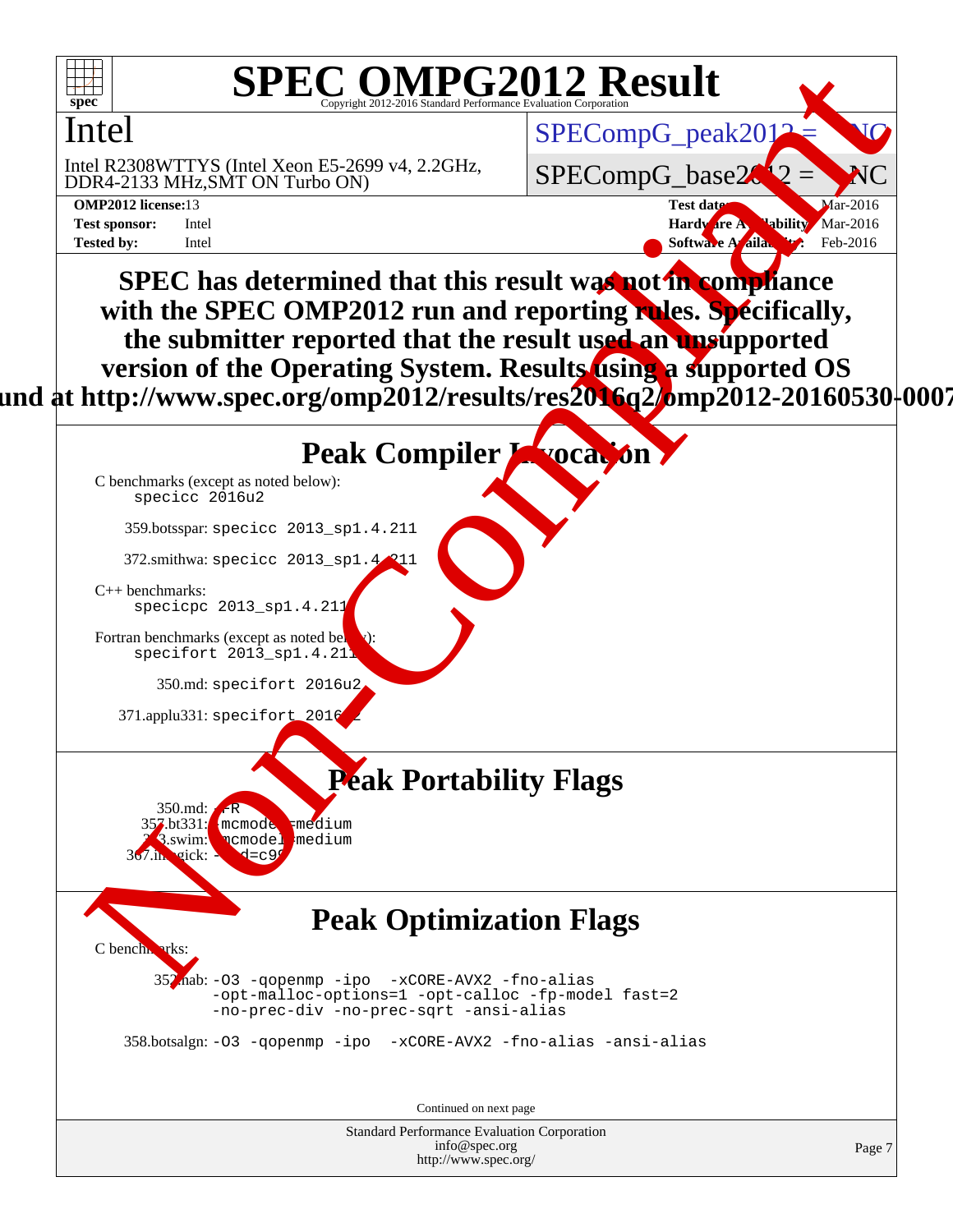

#### **SPEC OMPG2012 Result** Copyright 2012

### Intel

DDR4-2133 MHz,SMT ON Turbo ON) Intel R2308WTTYS (Intel Xeon E5-2699 v4, 2.2GHz,

SPECompG\_base2

 $SPECompG_peak2012$ 

**[OMP2012 license:](http://www.spec.org/auto/omp2012/Docs/result-fields.html#OMP2012license)13 Test date:** Mar-2016 **[Test sponsor:](http://www.spec.org/auto/omp2012/Docs/result-fields.html#Testsponsor)** Intel **Hardware Availability** Mar-2016 **[Tested by:](http://www.spec.org/auto/omp2012/Docs/result-fields.html#Testedby)** Intel **[Software Availability:](http://www.spec.org/auto/omp2012/Docs/result-fields.html#SoftwareAvailability)** Feb-2016

**SPEC has determined that this result was not in compliance** with the SPEC OMP2012 run and reporting rules. Specifically, **the submitter reported that the result used an unsupported version of the Operating System. Results using a supported OS** und at http://www.spec.org/omp2012/results/res**2016**q2**/o**mp2012-20160530<del>|</del>0007